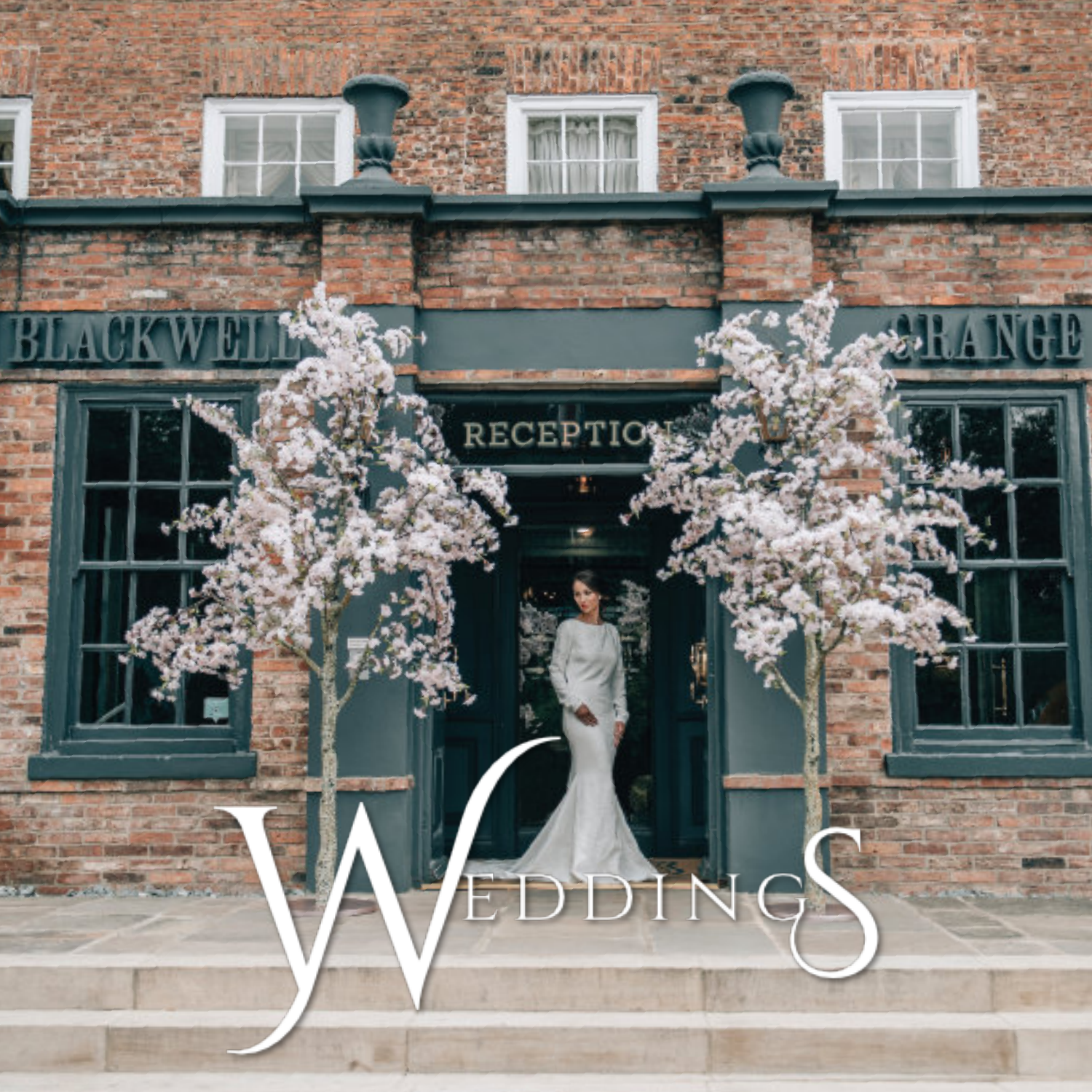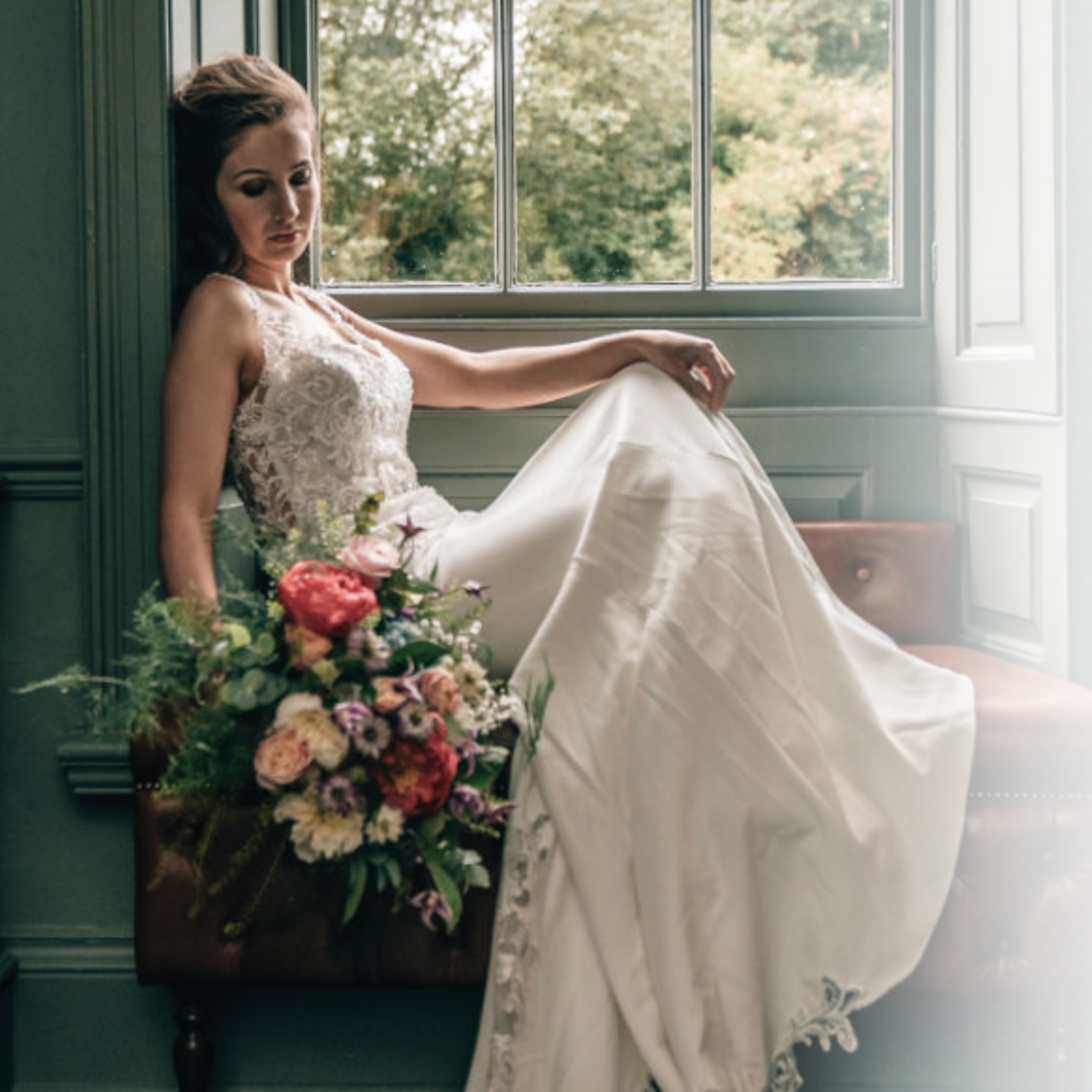## eddings at THE BLACKWELL<br>GRANGE HOTEL



*Everyone dreams of a special and unique wedding like no other, one that will be talked about for many happy years to come. Whether you envisage saying 'I do' in the Bruhenny Suite, George Allan Suite or even at the glorious garden gazebo, Blackwell Grange Hotel has the potential to make your dreams come true.*

*The Bruhenny Suite is a light, airy room. A staircase within the room leads you to the Bruhenny Bar.This magnificent suite – with your own private bar - will accommodate up to 130 guests by day and up to 200 by night.*

*The George Allan Suite with its traditional décor looking south over the grounds has direct access to the gardens and our stunning Wedding Gazebo giving you the perfect fairy-tale backdrop for those most important photographs. Along with private use of our Blackwell Bar, this suite can accommodate up to 70 guests by day and up to 100 guests by night.*

*Wedding packages may be tailor made to suit your requirements.*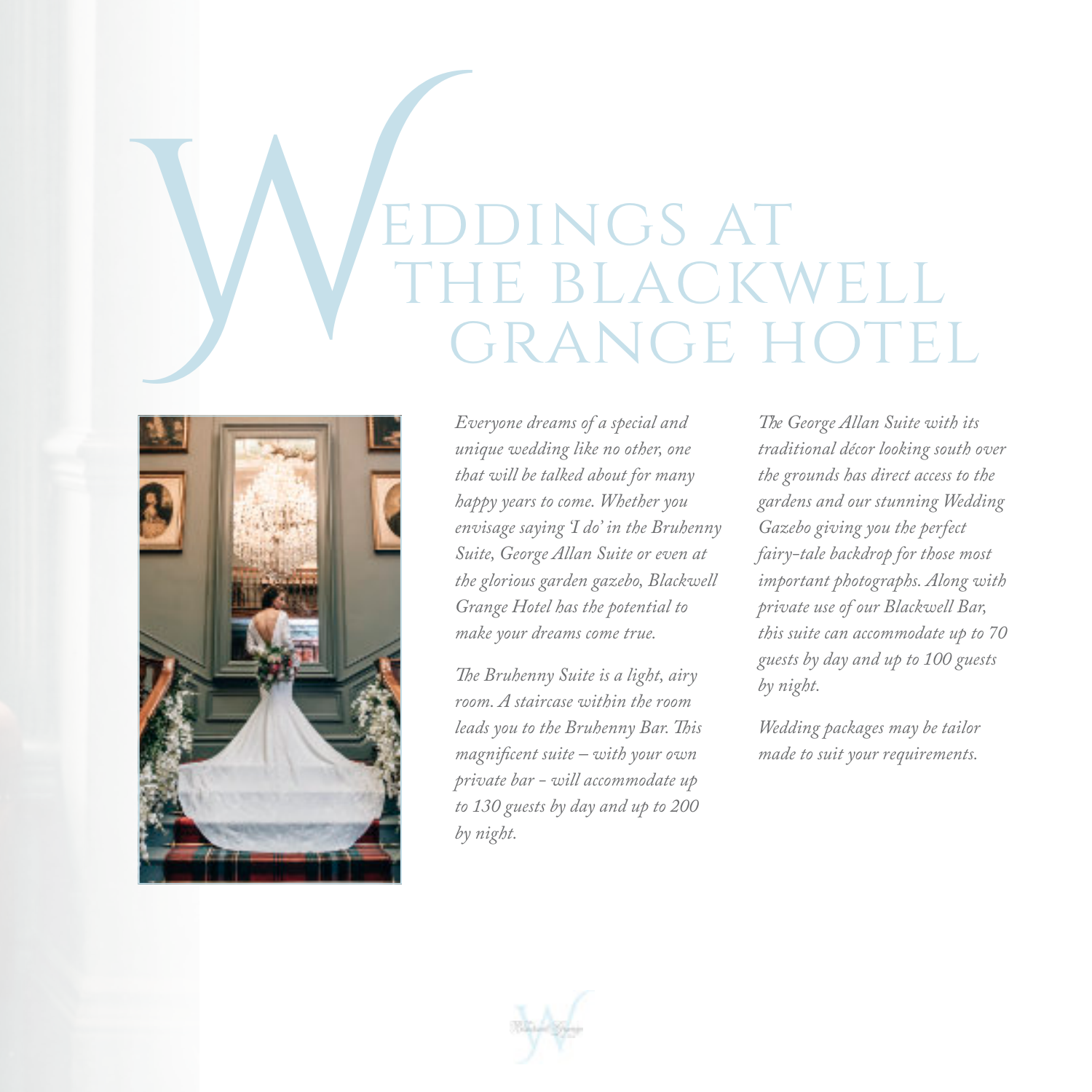## IVIL CEREMONIES<br>  $\begin{array}{lll} & & \text{\\ \textit{Once the date and reception suite} & \textit{meet the Group approximately} \end{array}$

*We only host one wedding per day so we can guarantee you will be the centre of attention.*

*have been chosen and confirmed as available with the Hotel, please contact the Superintendent Registrar at the Darlington Register Of ice to confirm that they can conduct the Ceremony on your chosen date and to arrange the time. (Darlington Registry Of ice 01325 406 400)*

*A Notice of Marriage may be made up to 12 months in advance and a provisional booking up to 24 months in advance of the Wedding Date. When these arrangements have been finalised, please inform the Hotel and a deposit should then be paid.*

*The Ceremony, which cannot be religious in any way, will be discussed with the Superintendent Registrar. On your Wedding Day, the Registrars will arrive and*

*20 minutes before the time of the Ceremony.The Ceremony itself takes between 20 and 30 minutes, the Marriage Register will then be completed and signed and if you wish, music can be played at this time.The hotel can help with this. Photographs can be taken after the Ceremony is completed. Please note that no food or drink may be consumed in the room where the Ceremony takes place for one hour prior to or during the Ceremony. Guests will then leave the room for at least 60 to 90 minutes when reception drinks or canápes will be served and more photographs taken as the room is being re-set for the Wedding Breakfast.*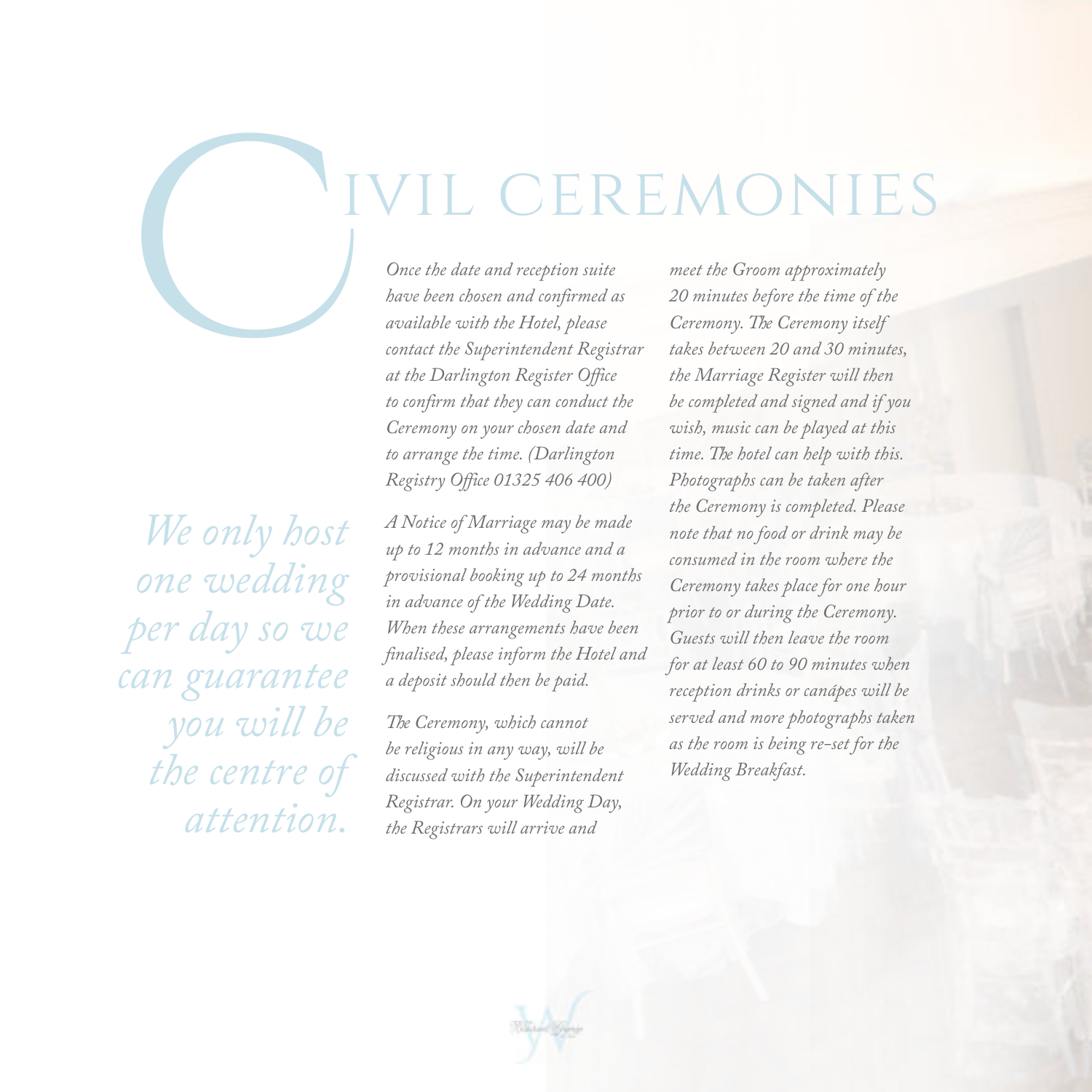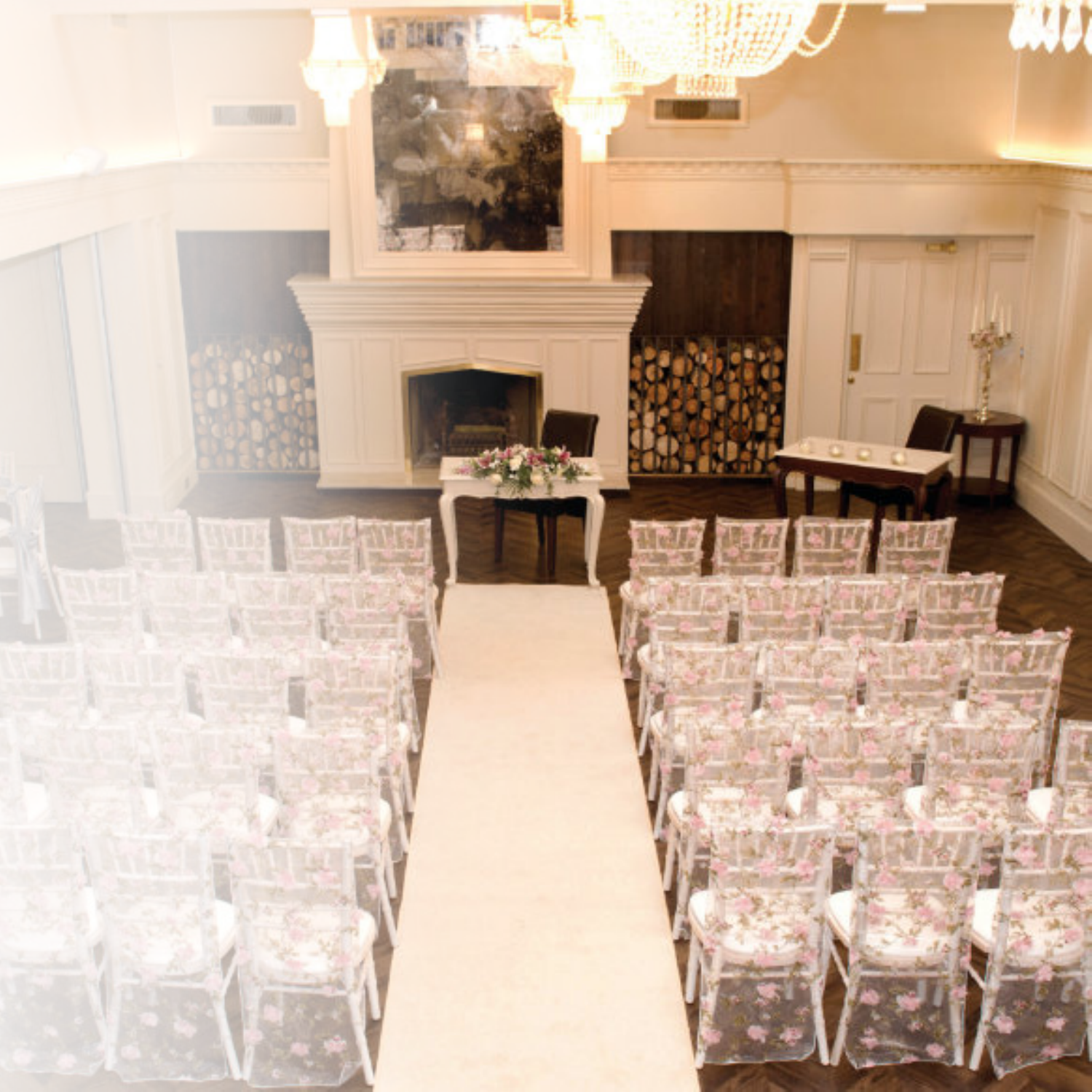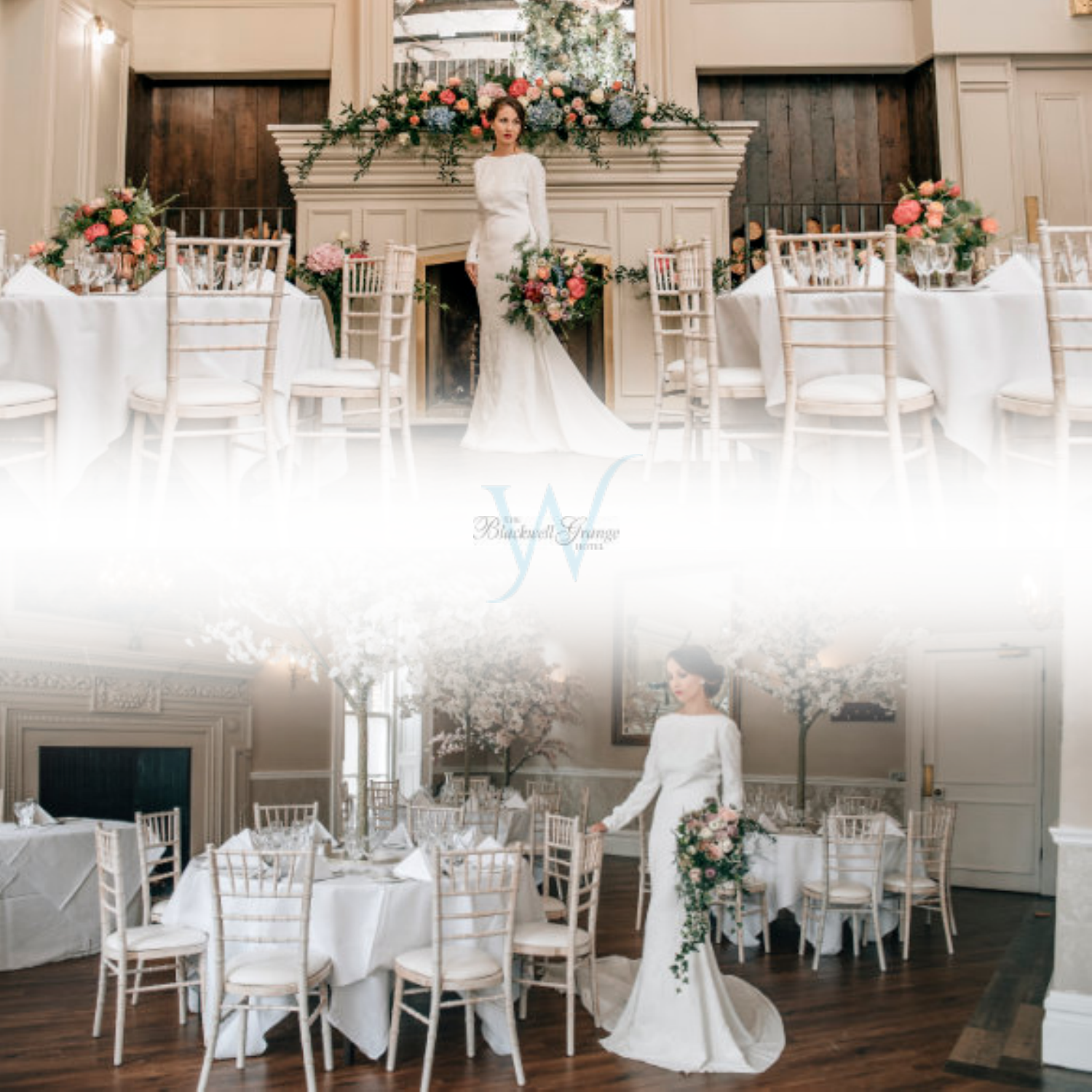